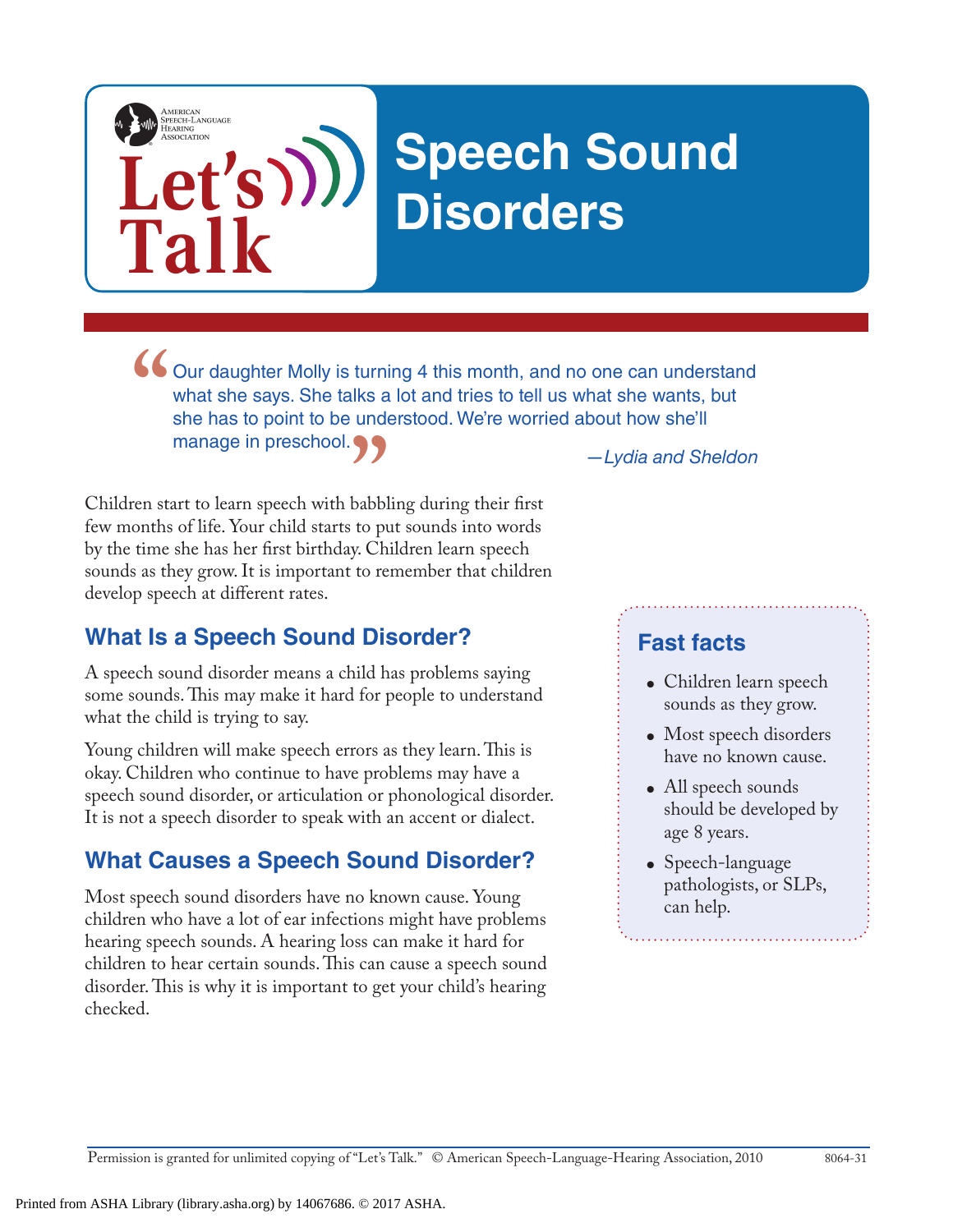

## **When Do Children Learn Their Sounds?**

Most children who are learning English say sounds and speech patterns by these ages:

#### **By 2 years**

- Uses sounds  $p, t, k, b, d, g, m, n, w, y$ , and  $h$
- Says word endings, such as the *t* in *cat* (although substitutions may occur)

#### **By 3 years**

- Uses *k*, *g*, *f*, and *s* sounds (although *s* may sound funny)
- Uses consonant clusters/blends, such as *st* in *star*
- Is understood by family and friends most of the time

#### **By 4 years**

- Says all of the sounds in words, except in longer words, such as *paghetti* for *spaghetti*
- Is understood by family, friends, and strangers almost all of the time

#### **By 6 years**

• Uses *v*, *l*, and *r* sounds appropriately and other *s*-family sounds including *z*, *sh*, *ch*, and *j*

#### **By 8 years**

- Uses *th* sounds
- Produces *s* and other similar sounds appropriately (without distortions or lisps)
- Has "adult-like" speech

By age 8, children should be able to produce all sounds correctly in sentences and when reading out loud.

Children who are learning languages other than English may not follow the same pattern.

# **What Can I Do to Help My Child?**

Always make correct speech sounds for your child. Do not repeat the mistakes your child makes. Read to your child often. The more he hears you speak, the more likely he is to say sounds correctly.